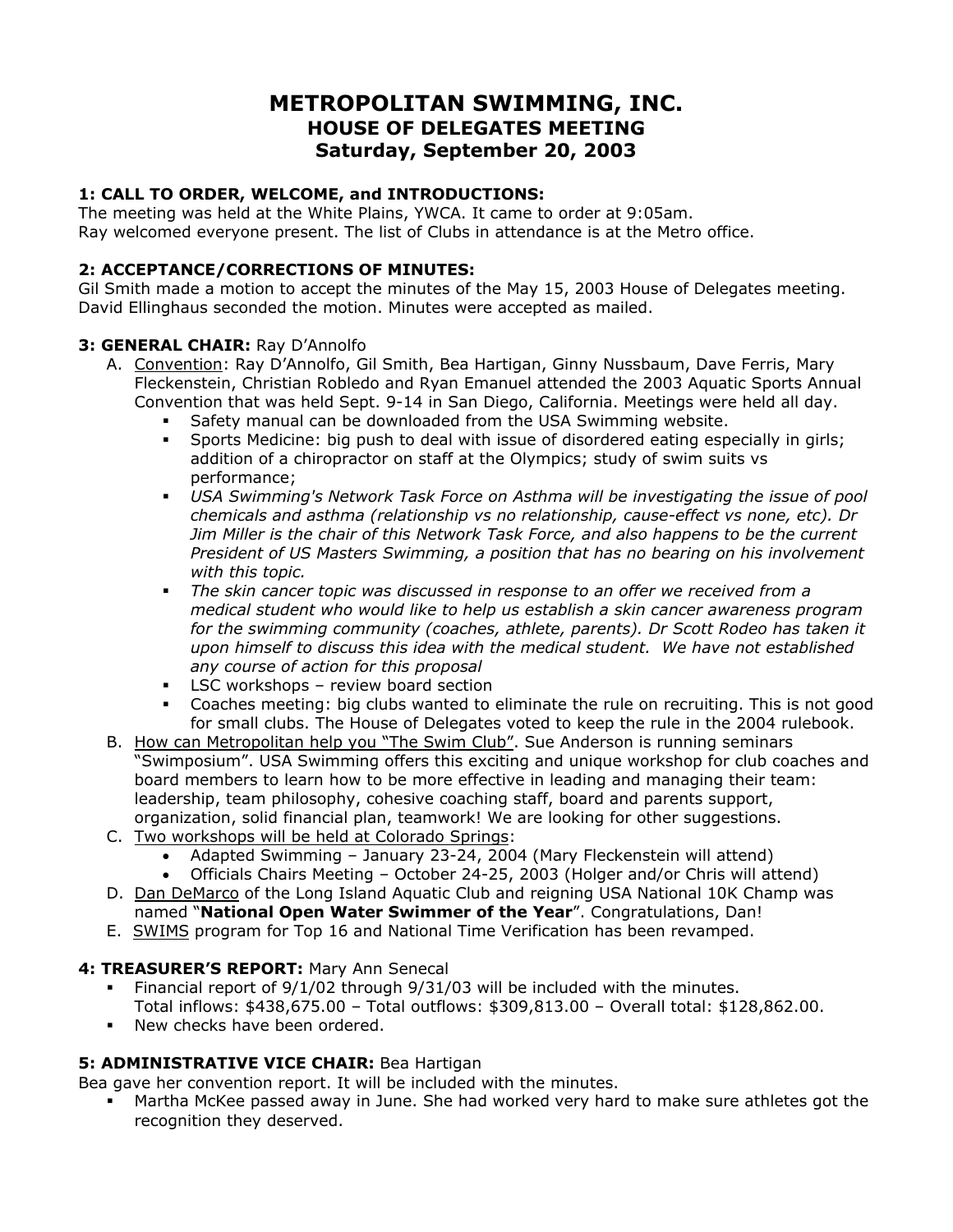- Eastern Zone meeting: Spring 2004 will have same cuts as 2003; coaches will vote at spring sectionals on "whether open to all" is a good thing for Sectionals.
- 2005 short course March 10-13 at Nassau Aquatic Center
- 2005 long course combined section 1 & 2 at St. Mary's College in Maryland
- **2004 May meeting: Portsmouth, Maine**

## **6: OFFICIALS CHAIR:** Holger Fietkau & Chris Sawicz

- Clubs hosting meets should have a head timer and a head meet marshal.
- Clinic: October 7, 2003 at Flushing YMCA, 7pm: old and new officials
- Info for Officials Scholarship can be downloaded from the Metro website. Deadline is January 30, 2004.

## **7: SENIOR CHAIR: Dave Ferris**

Dave Ferris was unable to attend the meeting. Ray presented his report.

- Dave directed the time standards committee to have separate guidelines for relay qualifications and individual qualifications.
- Spring 2005 will be a selection meet
- Spring 2006 will be "Spring Championships". It will be long course; week after men's NCAA; allow at least 200 18&under males; A, B and C Finals; Bonus events; unlimited events within US rules per day; prelims and finals for 800 & 1500; five days; no foreign teams; foreign athletes who are on US teams will be permitted to swim and score.
- Olympic Trials entry deadline: online (6/28/04); paper (6/29/04); fax (7/5/04).

## **8: AGE GROUP CHAIR:** Mary Fleckenstein

Long Course Zone Report:

- **Long Course Zone Meet was held at Pittsburgh in August 2003. This year, Metro took 3rd** overall –  $3^{rd}$  for girls and  $3^{rd}$  for boys. We had lots of good swims. We set 2 meet records – Kelly Bunster (11-12 girls 200 fly) and Sara Giberson (10-under girls 400 free). There were also 3 Metro records – Sara Giberson (9-10 girls 50 & 400 free), and Kelly Bunster (11-12 airls  $100$  fly).
- Ryan Emanuel did a fantastic job as athlete rep. He was a great cheerleader and team leader and represented the Metro board in a very professional way.
- Thanks to all the coaches Ed Kropp, Lenny Galluzzi, Siggy Rudokas, Erica Gerlach, Wendy Brown, Jay Porteus and George Rhein. Each coach worked double time and the swimmers appreciated it.
- Some problems and/or suggestions:
	- $\circ$  Hotel: rearrange meal schedule for 11-12s (swimming prelims in the afternoon and staying at pool to swim finals right after). They needed to eat between prelims and finals.
	- $\circ$  Bus: Suggestion that on the last day of the Zone meet we arrange for a room at the pool for the bus drivers to spend the afternoon to rest.
	- $\circ$  Equipment: some were missing and some had logo problems. We need to have a better handle on what we order and be very specific with the vendor.
	- $\circ$  Swimmers leaving early: Once again we were faced with swimmers wanting to leave early (some swimming only one event on the first day!). Metro needs to create a form to be filled out, for kids that drive home with their parents at the end of the meet.
	- $\circ$  Chaperones: there is still need for more. Reminder: Teams are required to provide a chaperone if they have 4 or more swimmers.
	- $\circ$  Three swimmers were sent home for disciplinary reasons. It will go in front of the board.
- Contact Mary if you are interested to join the Age Group Committee.

### **9: COACHES' REPRESENTATIVES:** Gil Smith

Gil Smith gave his report of the Convention.

 Gil attended the Top 16/SWIMS meeting. The 17-18 relays will be eliminated. It will be replaced with a single age group: 15-18, which is used in almost all age group meets.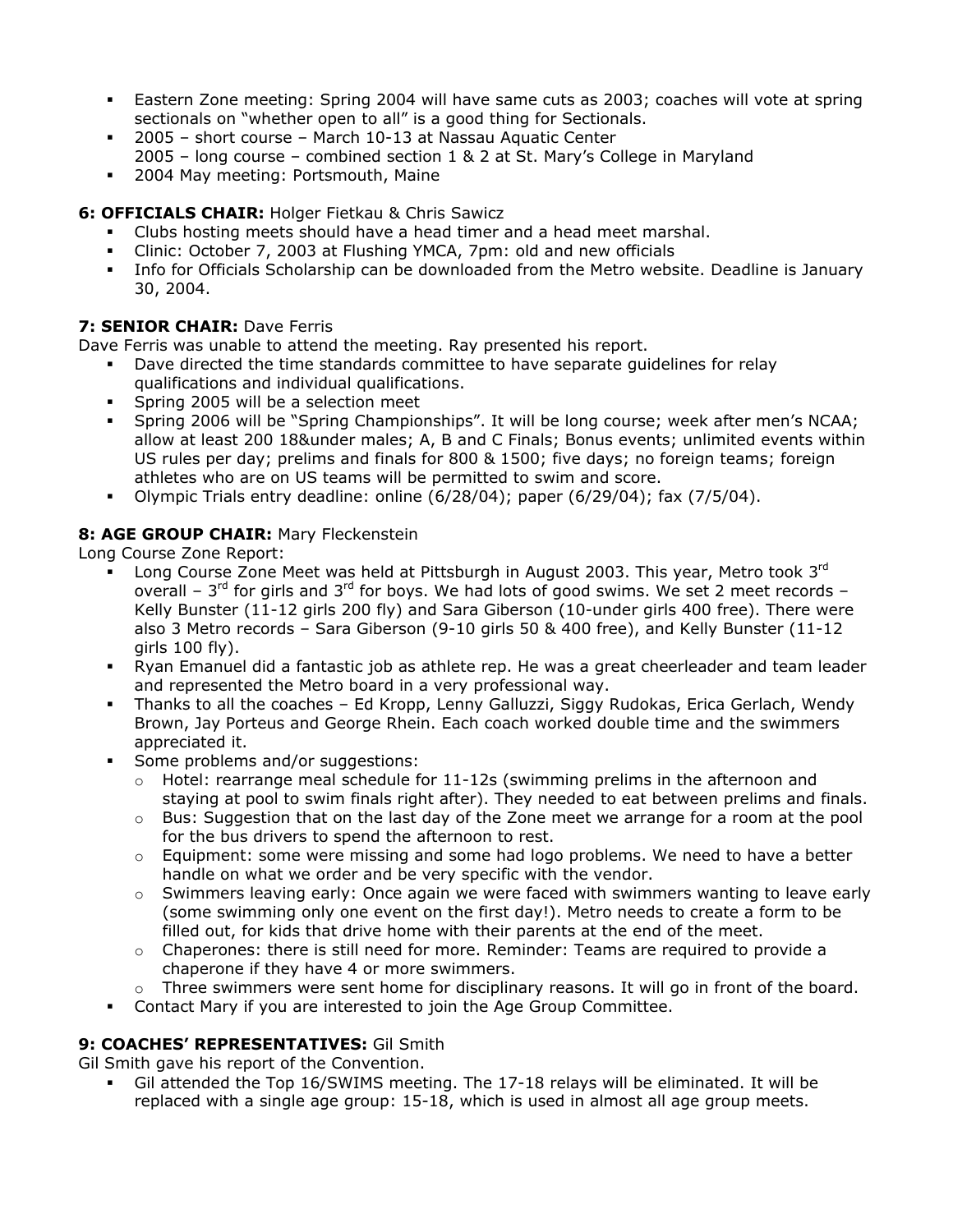**Reminder: Clubs hosting meets must send a full meet backup within 2 days of the meet:** 

#### *Clubs hosting meets in Queens & Long Island***:**

**send full meet backup to Mary Ann Senecal at [msenecal@optonline.net](mailto:msenecal@optonline.net)** *Clubs hosting meets in NY City and Counties North of City***: send full meet backup to Monique Grayson at [mggrayson@aol.com](mailto:mggrayson@aol.com)**

#### **Meet names must be as follows:**

**2003-MR-Meet Name-Host Club (**example: 2003-MR-Polar Bear-HYB**)** 

- Club Toolbox: check USA Swimming website for information.
- Clubs Services and Programs: everything is on the USA Swimming Website.
- Best fundraising programs: Swim-A-Thon and Swim Lessons Programs.
- Survey on camps: Each LSC can run up to 4 camps per year. We ran one last year!

#### **Congratulations to Dragos Coca of the La Guardia Aquatic Club 2003 ASCA Age Group Coach of the Year**

### **10: ATHLETES REPRESENTATIVE:** Christian Robledo

Ryan Emanuel was unable to attend. Christian was happy to see many athletes at the meeting, even though 45 teams were not represented.

- LC Zones: swimmers liked the meet and the hotel but not the equipment.
- Talk about Junior Nationals: it will be held long course only in the summer of 2005, one week after Nationals.
- Many swimmers present at the meeting signed up to be on different committees.

### 11: **ZONE TEAM COORDINATOR: Barry Roffer**

Barry thanked Mary for giving most of the report on long course Zones. Next spring: meet will be held at George Mason University in Virginia. Hotel has been reserved.

#### **Coaches interested in coaching at the 2004 short course Eastern Zones in Virginia, April 1-3, should contact Mary Fleckenstein as soon as possible**

### **12: REGISTRATION COORDINATOR:** Barry Roffer

- 2004 registration is now \$50 for athletes and non-athletes.
- Club application has changed. Make sure you use the right one.
- Coaches must correct their Team Manager database. Take all asterisks (\*) out; use the athletes' correct middle initial; do not use a "Z" instead (except if the swimmer's MI is a Z
- All registrations must be done on disk from team manager.

#### **All Registration info must be correct:**

**Last name, full first name, preferred name, middle initial, correct birth date.**  Example: *Smith, Robert, C, Bobby, 01/01/97, male*

Once that is done, click "rebuild ID" to make sure team manager has the right info.

- Use separate checks for Club registration (\$150), athletes' registrations (\$50 per swimmer), non-athletes registrations (\$50 per coach/official/non-athlete), and transfers (\$5 per swimmer).
- Send proof of certifications for **all coaches**. Second year coaches must have passed ASCA test in order to register for their  $2<sup>nd</sup>$  year!
- All "New" clubs must attend a Leadership / Business management course during the first year of membership (and it's great for the "old" ones too.
	- $\circ$  October 16 & 17: Eastern State Clinic taught by Tom Avischious at Cherry Hill, New Jersey (info is at [www.swimclinic.com](http://www.swimclinic.com/))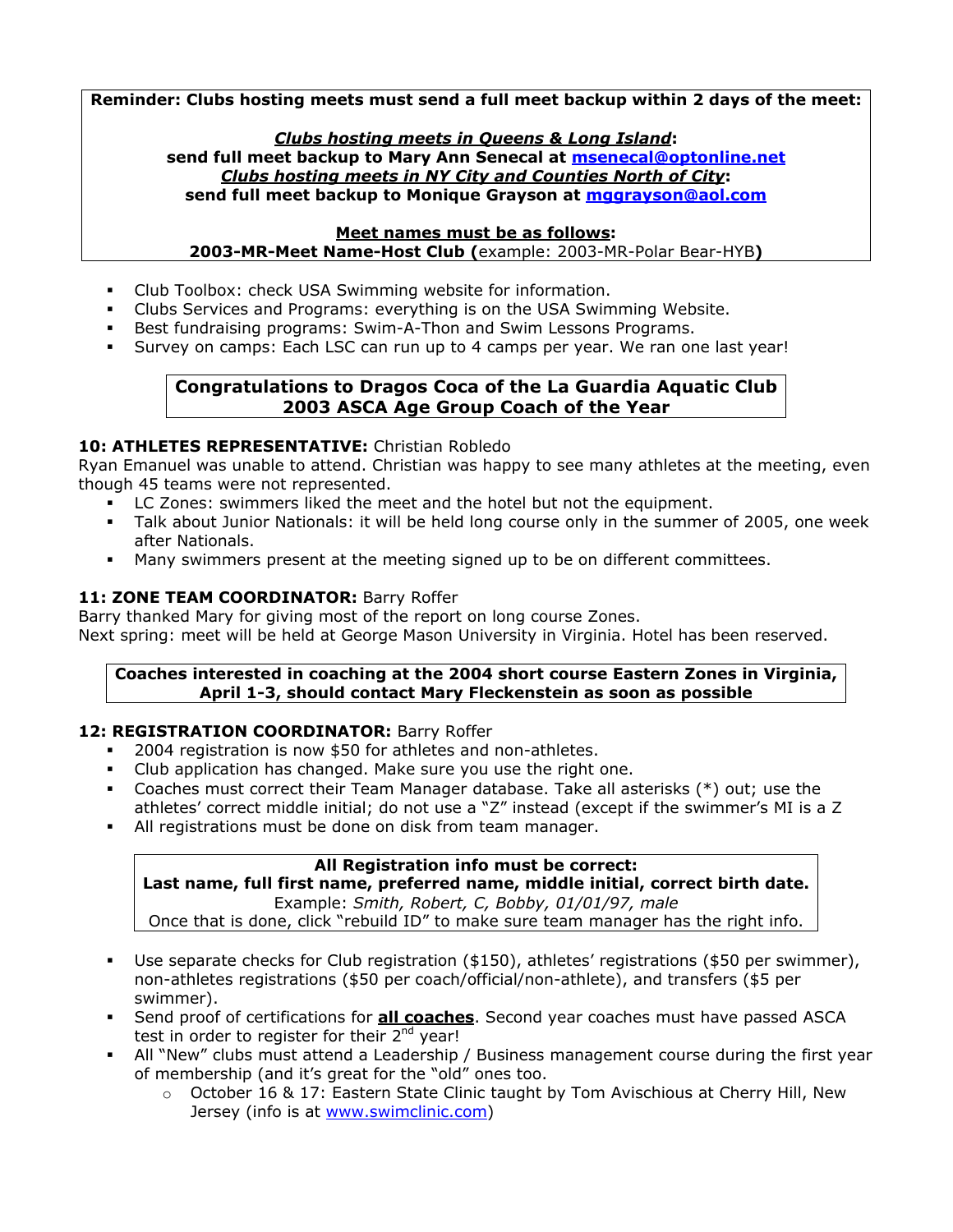- $\circ$  October 18 at Connecticut Swimposium taught by Sue Anderson in New Haven ([www.ctswim.org](http://www.ctswim.org/))
- o November 11-12 in Alleghany Mountains Pittsburgh
- New Head coaches of new clubs must also attend such course.

### 13: TECHNICAL PLANNING: David Ellinghaus

- Recommendation #1**:** A motion to keep Senior Mets Long Course as Timed Finals was made by David Ellinghaus, seconded by Gail Farrell, and accepted by all. **Motion carries**.
- Question: hold the meet in the morning or in late afternoon as in 2003? This item will be tabled until the January House of Delegates.
- Scratch Rule: David Ellinghaus made the following motion, which was then seconded by Gail Farrell and accepted by all – **Motion carries**:
	- $\circ$  If a swimmer misses a race, the referee has the discretion to put that swimmer back in his/her other events of that day.
	- $\circ$  A swimmer who does not show up must be positively checked in for the rest of the weekend by the end of the session, or swimmer is out of the meet.
- Recommendation #2**:** A motion to accept the re-alignment of the three Metro zones for Age Group Championships: North, Central, and South was made by David Ellinghaus, seconded by Paul Fortoul, and accepted by all. **Motion carries**. There are about 6,000 swimmers in Metropolitan Swimming. We will try to have no more than 2000 swimmers in each zone.
	- o **North:** Aqua Gems, Big Blue, BGC-N. Westchester Marlins, Club Fit, Condors, Gael, Middletown Rec., Marist, Minisink Valley, Monroe-Woodbury, Newburgh, Northern Dutchess, New Rochelle, Pine Bush, Pacesetter, St. Columba Dolphins, Saw Mill Ace, Silver Streaks, Suffern Sea Lions, Team Rockland, Viking, Washingtonville Seahawks, West Point, White Plains Middies. (About 1945 swimmers)
	- o **Central:** Asphalt Green, Apex, *Badger Swim Club*, Big Apple Marlins, Blue Arrow, Brooklyn Seahawks, Cross Island, Douglaston, Dolphin Swim Club, Flushing Y, Harbor Seals, Jewish Community Center, *Long Beach*, *LI Express*, Manhattan Kraken, La Guardia, New York AC, New York City Aquatic Club, New York Parks & Rec., *Nu-Finmen*, Riverbank, Shorefront Y, Twelve Towns, Wagner Aquatics, 92<sup>nd</sup> Street Y. (About 1975 swimmers)
	- o **South:** Connetquot, East End, East Hampton Y, Farmingdale, Hauppauge, Half Hollow Hills, Huntington, Islip Aquatics, LI Aquatic C., Lindenhurst, North Shore, Old Westbury, Sachem, Team Suffolk, Three Village, West Islip. (About 1975 swimmers)
- **Proposal #1:** Technical Planning proposes to keep the **Age Group Meet** as is: 1/100 sec. slower than Zone Qual. standards. Swimmers with 5 or more Zone Qual. cuts would not be eligible to participate in Age Group Championships. A motion made by David Ellinghaus and seconded by Barry Roffer was withdrawn after discussion on this proposal. **This proposal will be tabled for a year.**
- **Proposal #2:** David Ellinghaus made a motion to standardize the format of our Age Group Championship meets. Eric Hertenstein (Farmingdale Swim Club) seconded the motion, which was then accepted by all. **Motion carries**.
	- o To limit **JO's** to three (3) events per day per swimmer. Time trials will be allowed (no more than two [2] per swimmer for the weekend).
	- o That swimmers be allowed to swim up to five (5) events per day at **Silver Championships** (this is a qualifying meet for JO's).
	- o That swimmers be limited to four (4) events per day at the **Age Group Invitational.**
	- o That swimmers be limited to three (3) events per day for **Zone Qualifying Meet** (trials/finals meet) but that 10-under swimmers would be allowed to swim up to five (5) events per day.
- 2004 Metropolitan Age Group Time Standards and Senior Metropolitan Time Standards were available at the meeting. Those standards are available on the website as .pdf file and as a Team Manager import file.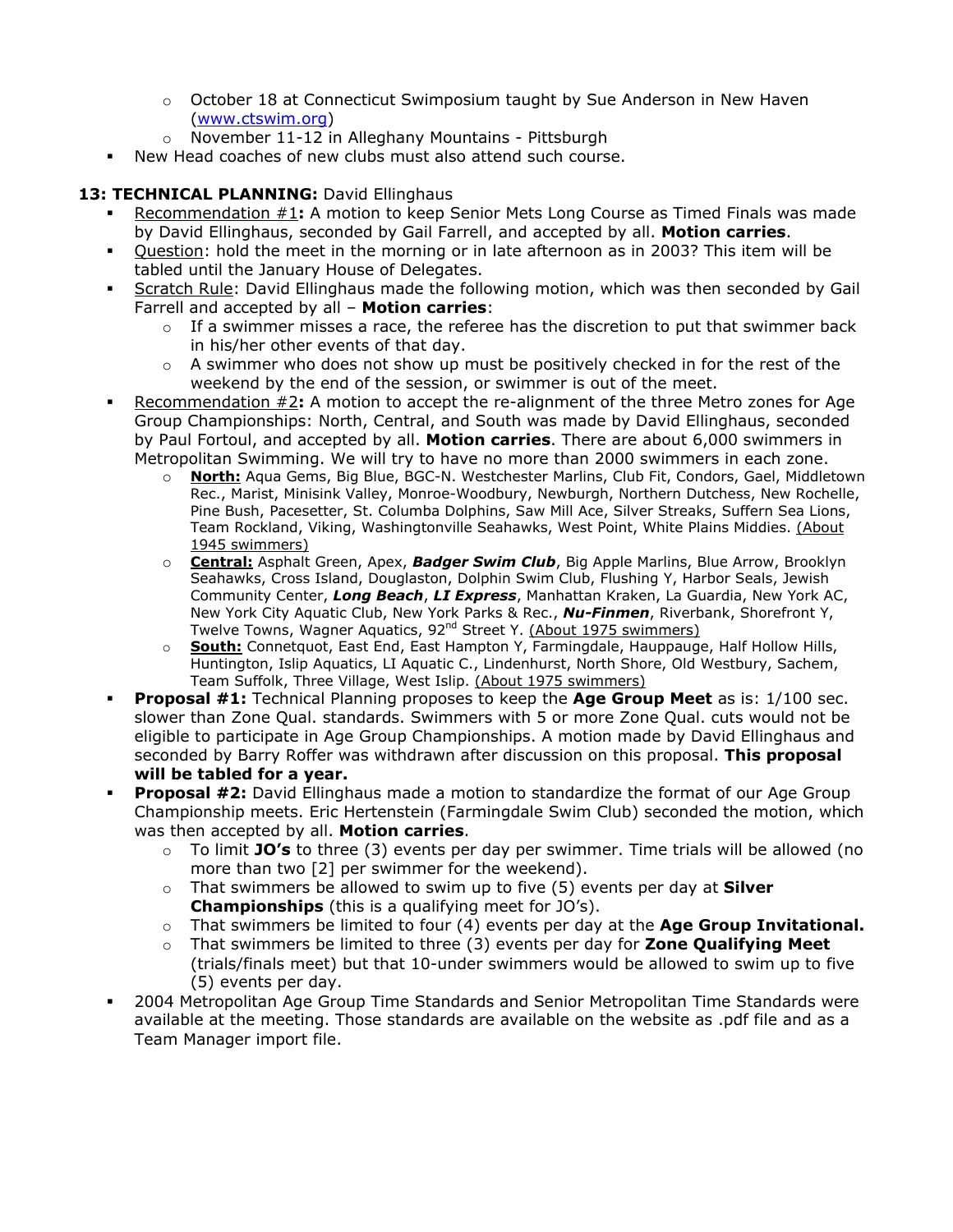#### **Reminder:**

Every "Metro Championship meet" Info Packet must be reviewed for approval by Technical Planning Committee and Age Group Committee before posting on the website. Meet hosts (Silver Champs. & Age Group Champs.) must email their info to:

[bgnwmarlins@aol.com](mailto:bgnwmarlins@aol.com) and to [mjfleck333@hotmail.com](mailto:mjfleck333@hotmail.com)

### 14: SAFETY COORDINATOR: JoAnn McCaffrey

- Club registration form must include the name of the club's Safety Chair. Must be a nonathlete member of USA-Swimming.
- All accidents reports must be sent to JoAnn McCaffrey.
- Names of Clubs certified trainers must be given to JoAnn.
- It is the coaches' responsibilities to keep their certifications current. Don't let them expire. Send copies of updated certifications to the Metro office.
- USA-Swimming adopted R-6 rule 103.2 Water Depth: In pools with water depth less than 3'6" (1.07 meter) at the starting end, the swimmer must start from within the water. This rule will be in effect as of May 15, 2004. (Since January 2003, the rule has been that in pools with water depth of less than 4 feet at the starting end, the swimmer has the choice to start from the deck or from within the water.)

## **15: HALL OF FAME:** Len Galluzzi

- Lenny mentioned that the manner in which the coaches had to give the swimmers apparel at Zones was poor.
- The Hall of Fame nomination forms will be available October 1, 2003. All forms must be returned no later than December 1, 2003.
- The HOF Committee wants to be able to contact nominees before January 1, 2004 to check their availability to attend the HOF Dinner.

## **16: ADAPTED AQUATICS CHAIR:** Mary Fleckenstein

- Metro is still looking for swimmers with disabilities. USS is making a conscientious effort to include swimmers with disabilities. We have the opportunity to step up and reach out.
- Meet directors are asked to include a statement that swimmers with disabilities are invited and encouraged to attend their meets.
- Metro can send swimmers with disabilities to Zones. We have not had anyone come forward. Please check USA-Swimming website. Look at classifications to see if any of your athletes fit in any category.
- Some of the most amazing swims are made by swimmers with disabilities.
- Once again a reminder that we have "Swimmers with Disabilities" booklets: Officials; Coaches; Parents; LSC's; Swimmers. It's a great resource. See Mary if you need them.

### **17: SWIM-A-THON:** Rich Finkelstein

There is nothing new at this time. Contact USA-Swimming if you want to hold a Swim-A-Thon, or contact Rich Finkelstein.

### **18: OLD BUSINESS:**

- **Reminder**: Clubs hosting meets must send a full meet backup within 2 days of the meet:
	- $\circ$  Clubs hosting meets in Queens & Long Island must send full meet backup to Mary Ann Senecal at [msenecal@optonline.net](mailto:msenecal@optonline.net)
	- $\circ$  Clubs hosting meets in NY City and Counties North of City must send full meet backup to Monique Grayson at [mggrayson@aol.com](mailto:mggrayson@aol.com)
	- $\circ$  All clubs must continue to also send a CL2 file of their meets to Mary Ann for Metro Top 8 database.
	- o Meet names must be as follows: 2003-MR-Meet Name-Host Club (example: 2003-MR-Polar Bear-HYB)
	- o Clubs attending International meets must ask for a full meet backup or a CL2 export file. They must send those to Mary Ann or Monique as well